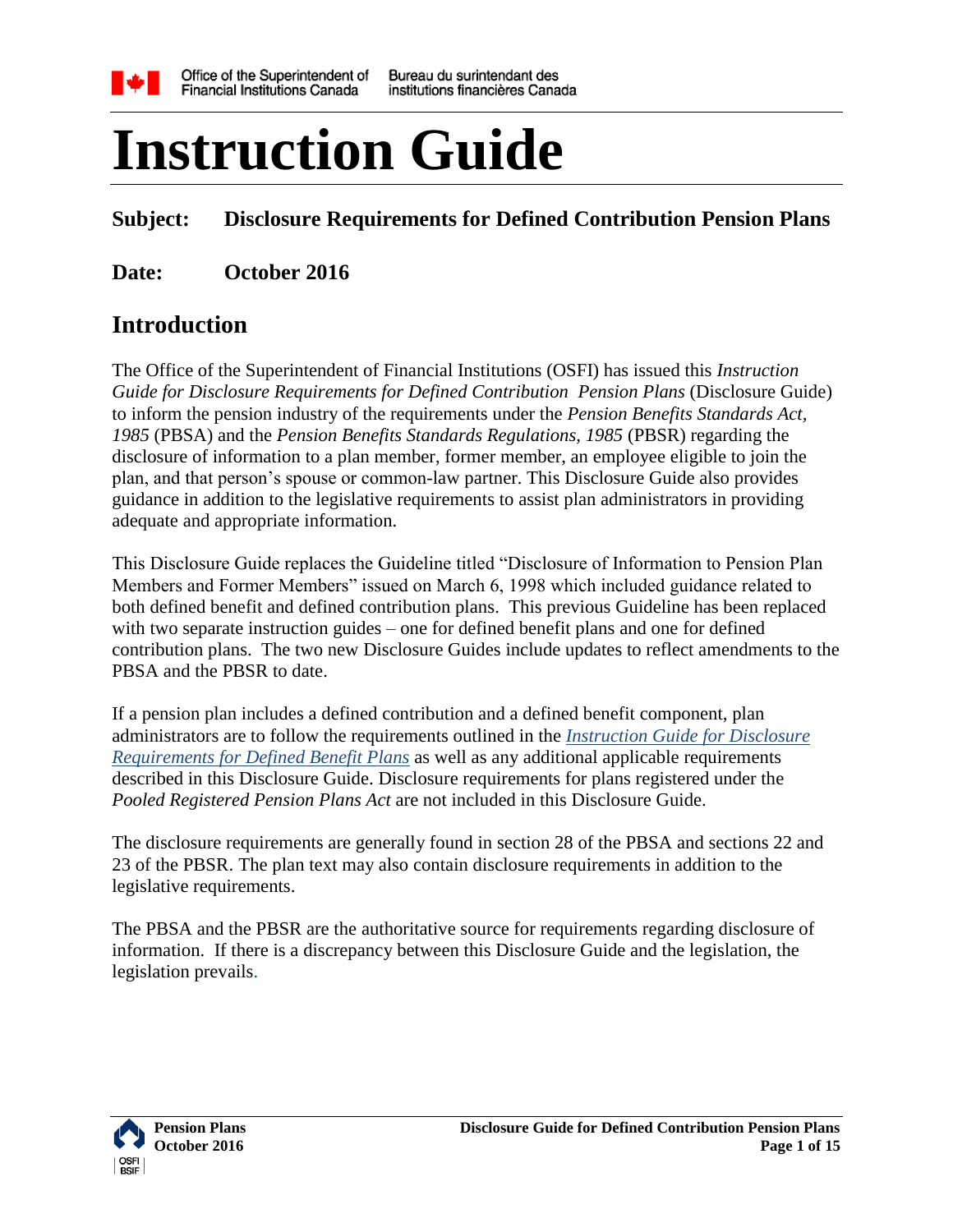## **Table of Contents**

|     | 3.1  | CAPSA Guideline No. 8 Defined Contribution Pension Plans Guideline 4 |  |
|-----|------|----------------------------------------------------------------------|--|
|     | 3.2  | CAPSA Guideline No. 3 Guidelines for Capital Accumulation Plans 4    |  |
|     |      |                                                                      |  |
|     | 4.1  |                                                                      |  |
|     | 4.2  |                                                                      |  |
|     | 4.3  |                                                                      |  |
|     | 4.4  |                                                                      |  |
|     | 4.5  |                                                                      |  |
|     | 4.6  |                                                                      |  |
|     | 4.7  |                                                                      |  |
|     | 4.8  |                                                                      |  |
|     | 4.9  |                                                                      |  |
|     | 4.10 |                                                                      |  |
|     | 4.11 |                                                                      |  |
|     | 4.12 |                                                                      |  |
| 5.  |      |                                                                      |  |
| 6.  |      |                                                                      |  |
| 7.  |      |                                                                      |  |
| 8.  |      |                                                                      |  |
| 9.  |      |                                                                      |  |
| 10. |      |                                                                      |  |
|     | 10.1 |                                                                      |  |
|     | 10.2 |                                                                      |  |
|     |      |                                                                      |  |
|     |      |                                                                      |  |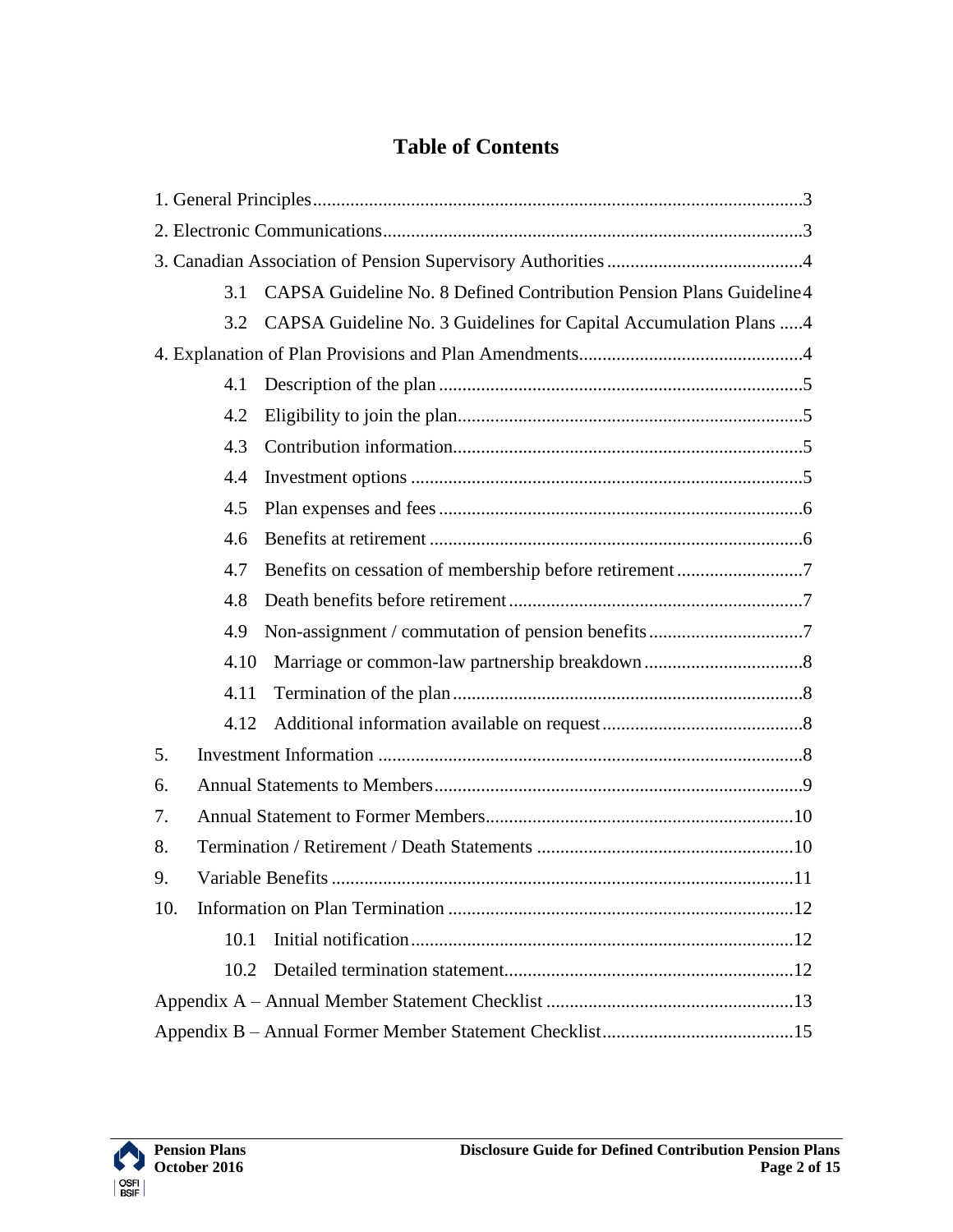# <span id="page-2-0"></span>**1. General Principles**

Effective communication promotes transparency and enables a member or former member and that person's spouse or common-law partner to make informed financial planning decisions, better understand how a pension plan works, recognize the value of their pension and have confidence in the administration of the plan.

The disclosure of information should be carried out in a manner that is consistent with the disclosure requirements of the PBSA and the PBSR and with the administrator's fiduciary responsibilities and applicable standard of care<sup>1</sup>.

In carrying out their duties with regard to the disclosure of information, plan administrators should aim to make the disclosure of information timely, easily understood and accurate. Any document provided should give the name, address and telephone number for a contact person who can answer any follow-up questions.

# <span id="page-2-1"></span>**2. Electronic Communications**

Section 31.1 of the PBSA and sections 25 to 25.3 of the PBSR set out details regarding requirements when providing information to members electronically. The main requirements are described below.

Any information that an administrator is required by the PBSA or PBSR to provide to a member of the plan, an employee eligible to join the plan, and that person's spouse or common-law partner can be provided by way of an electronic document if consent is provided. Consent can be given to the plan administrator in writing (paper or electronic form) or orally. Consent may be revoked at any time either in writing (paper or electronic form) or orally. The individual who is receiving information electronically (the addressee) must designate an information system (typically an e-mail address or a website) for the receipt of the electronic document and must inform the plan administrator of any changes to their electronic contact information.

The information in the electronic document must be accessible by the addressee and capable of being retained by the addressee, so as to be usable for subsequent reference. If an electronic document is provided on a generally accessible information system, such as a website, the administrator must provide the addressee with written notice that the electronic document is available and of where it can be found.

An electronic document is considered to have been provided to an addressee when it is entered into or made available on the information system designated by the addressee. If the plan administrator has reason to believe that an addressee did not receive an electronic document, then the plan administrator must mail a paper copy of the document to the mailing address that they have on file.

 $\overline{a}$ <sup>1</sup> Subsections 8(3) and 8(4) of the PBSA

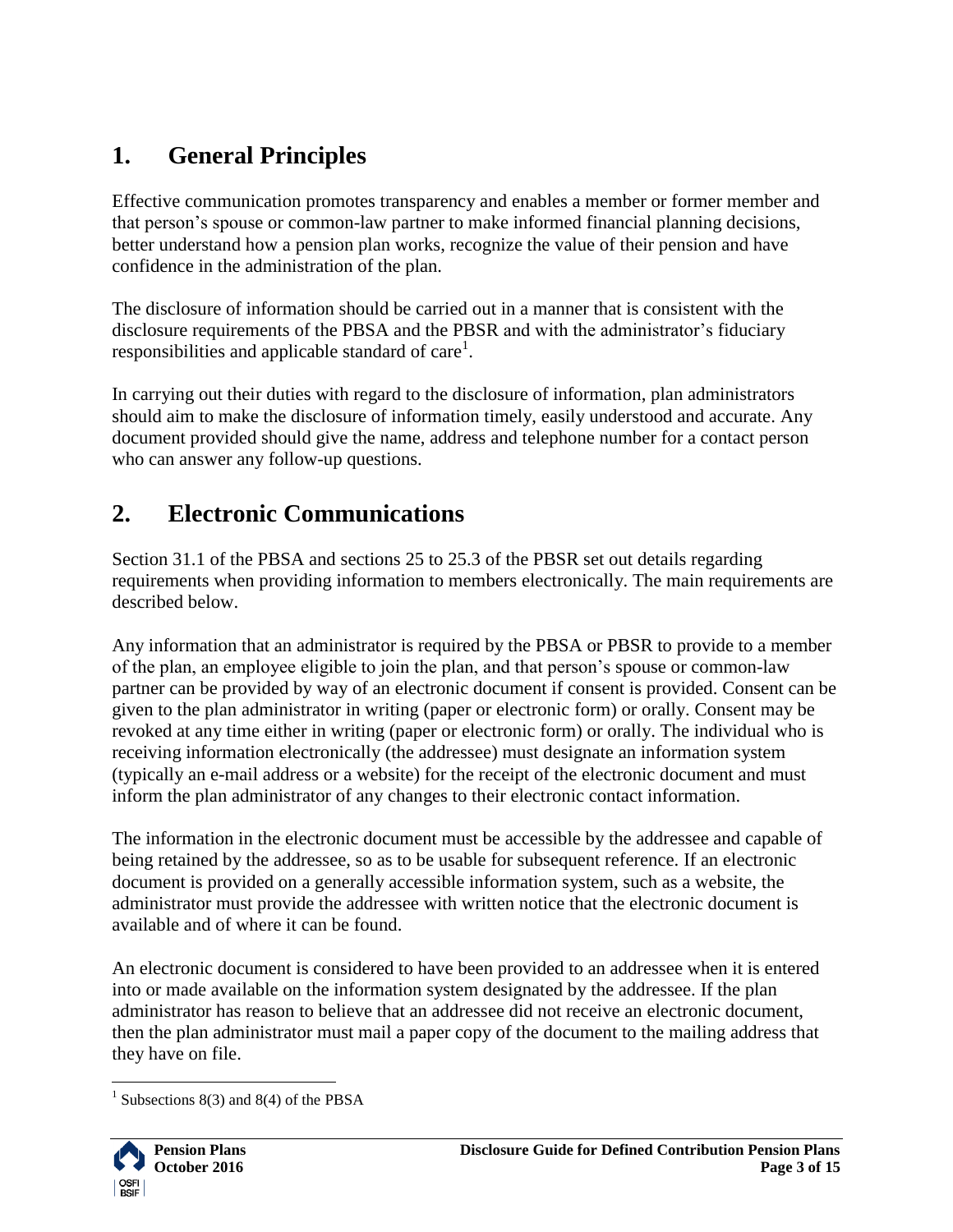# <span id="page-3-0"></span>**3. Canadian Association of Pension Supervisory Authorities**

The Canadian Association of Pension Supervisory Authorities (CAPSA) is a national association of pension regulators whose mission is to facilitate an efficient and effective pension regulatory system in Canada. It has developed numerous guidelines to further the coordination and harmonization of pension regulation across Canada. The two CAPSA guidelines noted below are particularly relevant for defined contribution plans and OSFI recommends that these guidelines be followed by administrators of all defined contribution plans. All CAPSA guidelines are available on the [CAPSA web site.](http://www.capsa-acor.org/en/)

#### <span id="page-3-1"></span>**3.1 CAPSA Guideline No. 8 Defined Contribution Pension Plans Guideline**

This guideline applies to defined contribution components of registered pension plans. The guideline provides administrators with guidance regarding tools and information to provide to members of the plan.

#### <span id="page-3-2"></span>**3.2 CAPSA Guideline No. 3 Guidelines for Capital Accumulation Plans**

This guideline applies to defined contribution components of registered pension plans where members are permitted to make investment choices from among two or more investment options. The guideline reflects the expectations of pension regulators regarding the responsibilities of employers, plan administrators and service providers to ensure that plan members receive the information necessary to make informed investment decisions.

# <span id="page-3-3"></span>**4. Explanation of Plan Provisions and Plan Amendments**

Paragraph 28(1)(a) of the PBSA requires that each plan member and each employee eligible to join the plan, and that person's spouse or common-law partner be given a written explanation of the provisions of the plan and any applicable amendments to the plan, within sixty days after the establishment of the plan or the making of the amendment.

OSFI expects plan administrators to apply paragraph 28(1)(a) of the PBSA broadly and assume that most amendments to a plan could be considered applicable to a member of that plan.

OSFI considers an amendment to a plan to be made as of the date that the decision regarding the amendment is properly adopted in accordance with the appropriate governance procedures for that plan.

Section 22 of the PBSR provides that the written explanation of the provisions of the plan be addressed to the plan member or employee and that person's spouse or common-law partner and is to be provided at the place of employment or mailed to the residence of the plan member or employee.

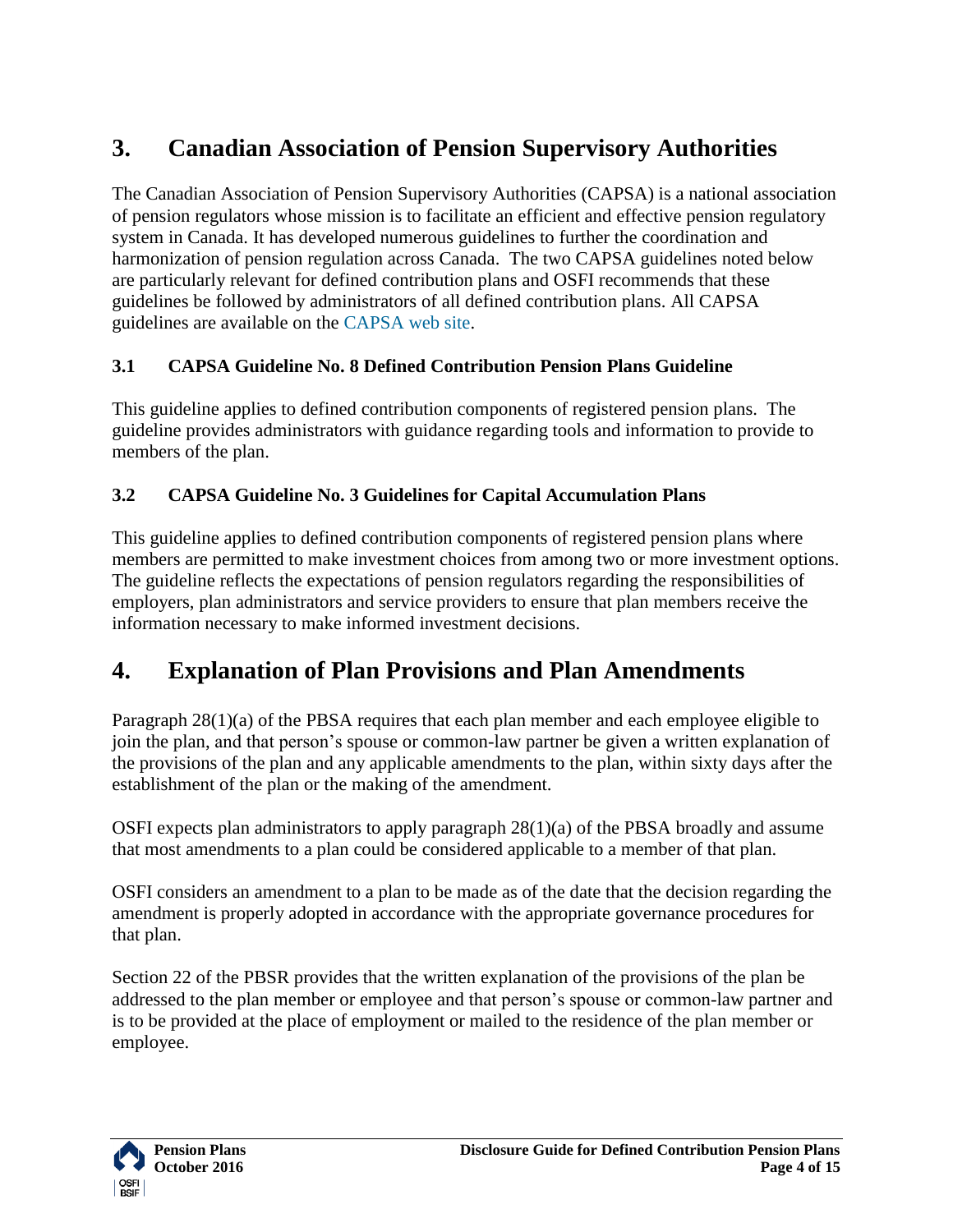Plan administrators often prepare a standardized information booklet containing the information that is required by the PBSA and the PBSR. While the PBSA and the PBSR do not provide a detailed list of information that must be provided with respect to plan provisions, OSFI expects the following to be included:

#### <span id="page-4-0"></span>**4.1 Description of the plan**

- Official name of the plan
- The plan is registered under federal pension legislation and whether any members are subject to provincial pension legislation
- The date the plan was established and whether the plan was the result of any predecessor plans
- A defined contribution plan is an arrangement where the pension payments to be received by plan members at retirement are not predetermined and are dependent on contributions and investment returns
- If the plan is administered by a pension committee or if the plan has established a pension council, contact information for the committee /council
- Contact information for enquiries from members and former members

## <span id="page-4-1"></span>**4.2 Eligibility to join the plan**

- Whether membership in the plan is voluntary or mandatory
- Who is eligible to join the plan and when they are eligible to join the plan (i.e. the minimum period of employment required for membership for full-time and non-full-time employees)
- How to enrol in the plan

## <span id="page-4-2"></span>**4.3 Contribution information**

- Formula for any required member contributions
- Formula for employer contributions to the plan
- When contributions are deducted and remitted to the plan
- Treatment of additional voluntary contributions to the plan (if permitted)
- Amounts deducted by the employer from a member's remuneration and other amounts due to the pension fund by the employer are required to be kept separate and apart from the employer's own moneys

## <span id="page-4-3"></span>**4.4 Investment options**

If members of the pension plan are permitted to make investment choices:

- How members make their investment choices
- The investment tools that are available to assist in decision making
- Account balances will reflect the investment performance of the investment option, less fees
- Members should obtain investment advice from an appropriately qualified individual
- The plan's default investment option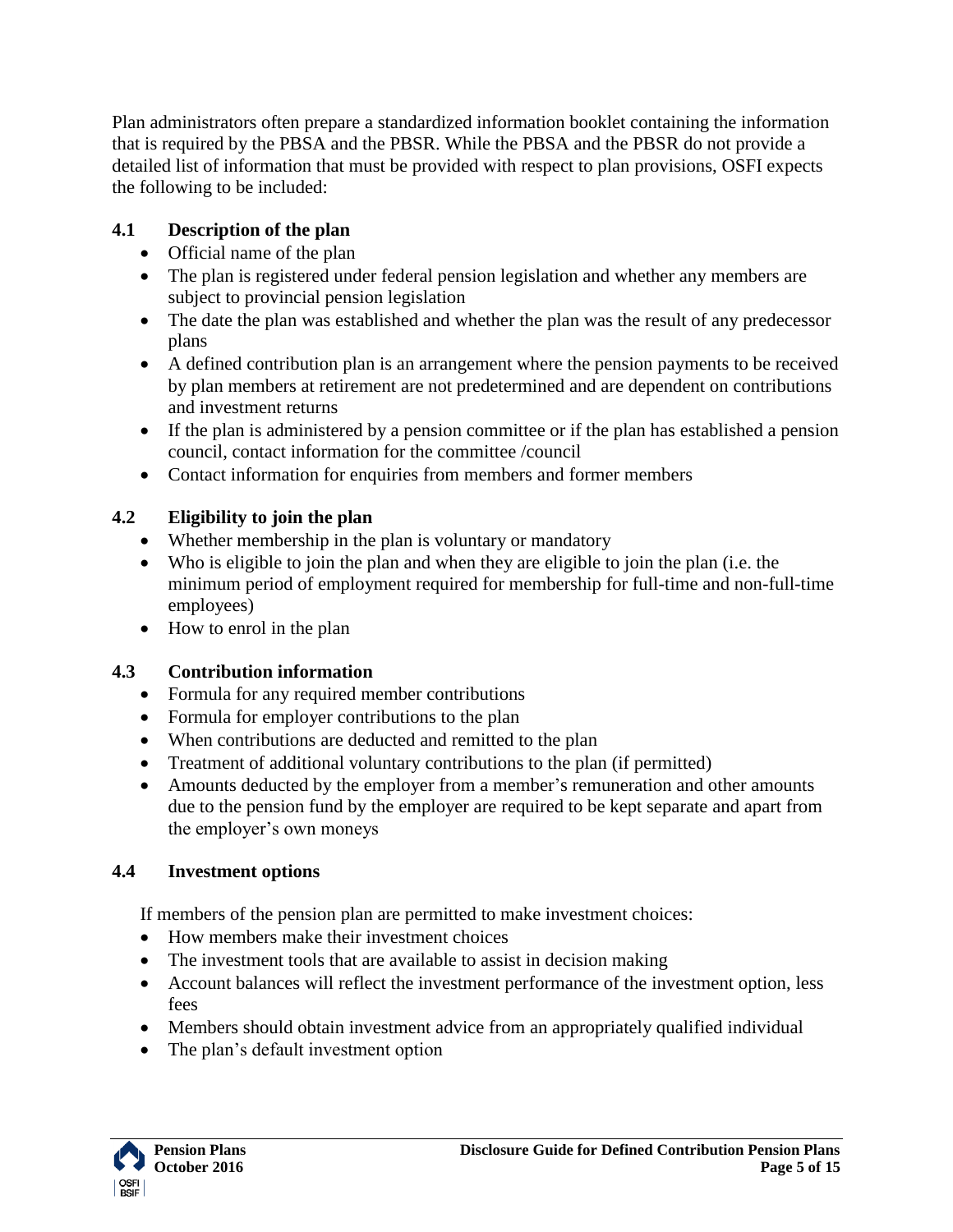- The administrator shall provide annually to any person permitted to make investment choices a written statement<sup>2</sup> that includes the following:
	- o details of each investment option available to them
	- o how the person's funds are currently invested
	- o any timing requirements that apply to the making of an investment choice

If members are not permitted to make investment choices:

- How the pension fund is invested
- The purpose of the pension plan's Statement of Investment Policies and Procedures
- How members are able to obtain a copy of the Statement of Investment Policies and Procedures which they have a right to review annually

#### <span id="page-5-0"></span>**4.5 Plan expenses and fees**

- What expenses or fees may be charged to the member's account, for example:
	- o investment management fees
	- o account fees
	- o any fees for service providers
- How members may obtain more information regarding expenses charged to the plan

#### <span id="page-5-1"></span>**4.6 Benefits at retirement**

- When a member is entitled to retire under the plan and receive an immediate pension benefit
- Annuity options at retirement and an explanation that the amount of the pension benefit to be provided by an annuity will depend on factors such as how much money has been accumulated, the age of the member (and spouse) and interest rates at the time of the annuity purchase
- Whether the pension plan offers retiring members the option of receiving a variable benefit (see Part 9 of this Disclosure Guide for further information on variable benefits)
- Whether transfer options are available at retirement. If yes, a transfer to a locked-in registered retirement savings plan, a life income fund or a restricted life income fund may be made only if the member's spouse or common-law partner notifies the administrator, in the prescribed form, of their consent (Form 3.1 of Schedule II of the  $PBSR<sup>3</sup>$ ).
- The requirement for a joint and survivor annuity if the member has a spouse or commonlaw partner at the time of retirement
- The joint and survivor pension must not reduce on the death of the member or former member to less than 60% of the amount payable when both were alive unless the prescribed spousal waiver form has been completed (Form 4 of Schedule II of the PBSR)
- Entitlement of a retiring member and their spouse or common-law partner to a prescribed benefit statement within 30 days after the date of their retirement

<sup>&</sup>lt;sup>3</sup> Members who ceased membership prior to July 1, 2016 were not required to obtain spousal consent for such a transfer



 $\overline{a}$ 

<sup>&</sup>lt;sup>2</sup> See Part 5 of this Disclosure Guide for further details on the required contents of this statement.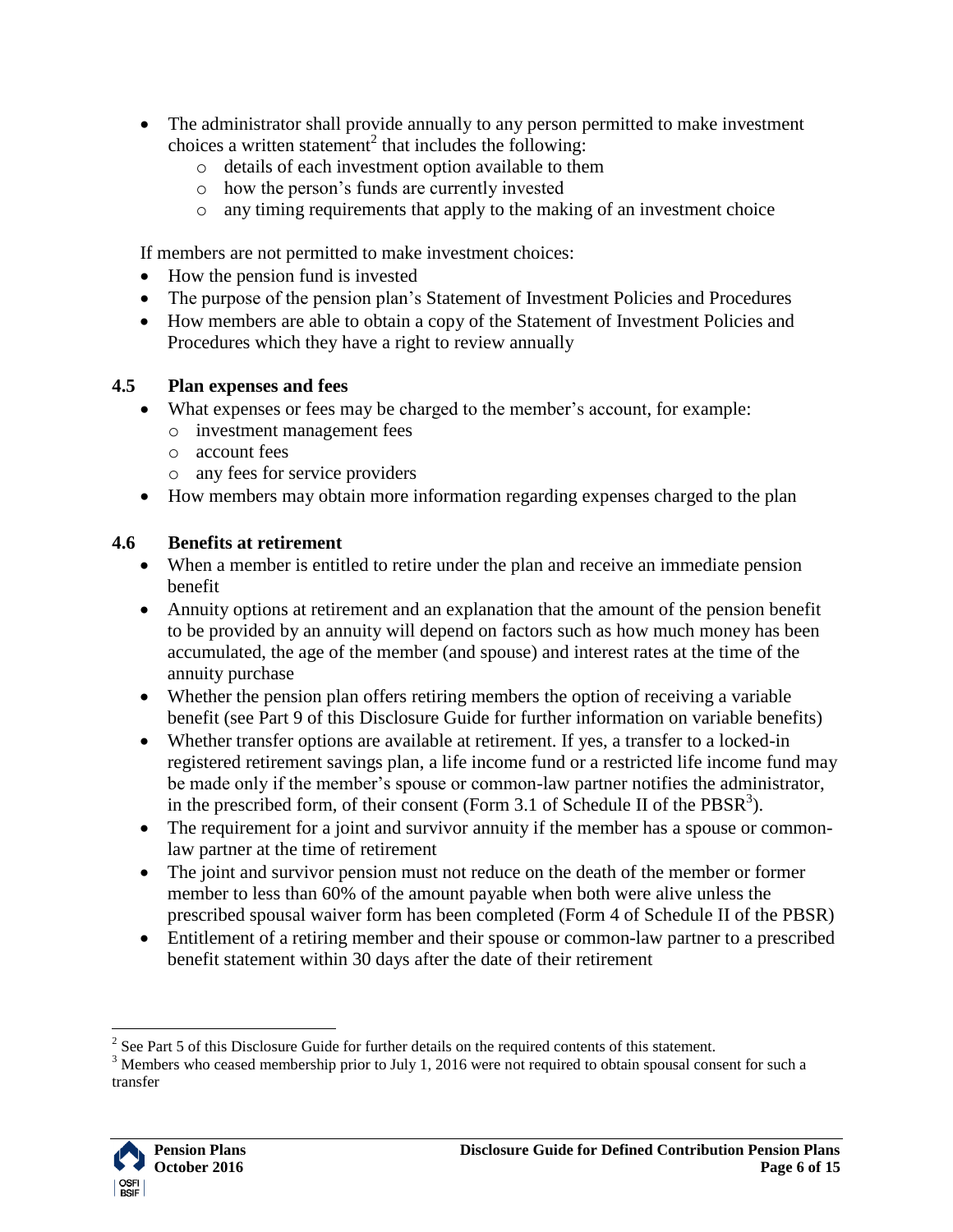#### <span id="page-6-0"></span>**4.7 Benefits on cessation of membership before retirement**

- Entitlement to a deferred annuity from the plan unless the member transfers their pension benefit credit (account balance)
- For members who cease membership before eligibility for early retirement, their entitlement to
	- $\circ$  transfer their pension benefit credit to a locked-in registered retirement savings plan, life income fund, restricted life income fund or to another pension plan (including a pooled registered pension plan) willing to accept the funds; or
	- o use the pension benefit credit to purchase an immediate or deferred annuity outside of the plan.
- Whether terminating members are entitled to the transfer options described above if they are eligible for early retirement. If yes<sup>4</sup>, a transfer to a locked-in registered retirement savings plan, a life income fund or a restricted life income fund may be made only if the member's spouse or common-law partner notifies the administrator, in the prescribed for, of their consent (Form 3.1 of Schedule II of the PBSR).
- Whether terminating members are entitled to commence a variable benefit from the plan when they reach early retirement age
- When a terminating member's benefit is considered locked-in. A plan may provide for pension benefits to be locked-in prior to having completed two years of membership; upon two years of membership, pension benefits must be locked-in.
- How the member's account will be invested if they do not transfer their pension benefit credit or alternatively that a deferred annuity (see first bullet above) will be purchased for them by the plan administrator at the time of cessation of membership
- Entitlement of a terminating member and their spouse or common-law partner to a benefit statement, in the prescribed form, within 30 days after cessation of membership (Form 2 of Schedule IV)

#### <span id="page-6-1"></span>**4.8 Death benefits before retirement**

- The death benefit payable to a survivor is the pension benefit credit to which the member or former member would have been entitled if they had terminated employment on the day of death. If there is no survivor, this benefit must be paid to the member's or former member's designated beneficiary or if there is none, to their estate or succession.
- Option for the survivor to surrender the death benefit and designate a beneficiary who is a dependant of the survivor, member or former member
- Entitlement of a survivor or a member's legal representative to a prescribed benefit statement within 30 days of the administrator being notified of the member's or former member's death

#### <span id="page-6-2"></span>**4.9 Non-assignment / commutation of pension benefits**

 Benefits provided under the plan cannot be assigned, charged, anticipated or given as security with the exception that benefits may be assigned on marriage breakdown or the ending of a common law relationship.

 $\overline{a}$  $<sup>4</sup>$  Members who ceased membership prior to July 1, 2016 were not required to obtain spousal consent for such a</sup> transfer

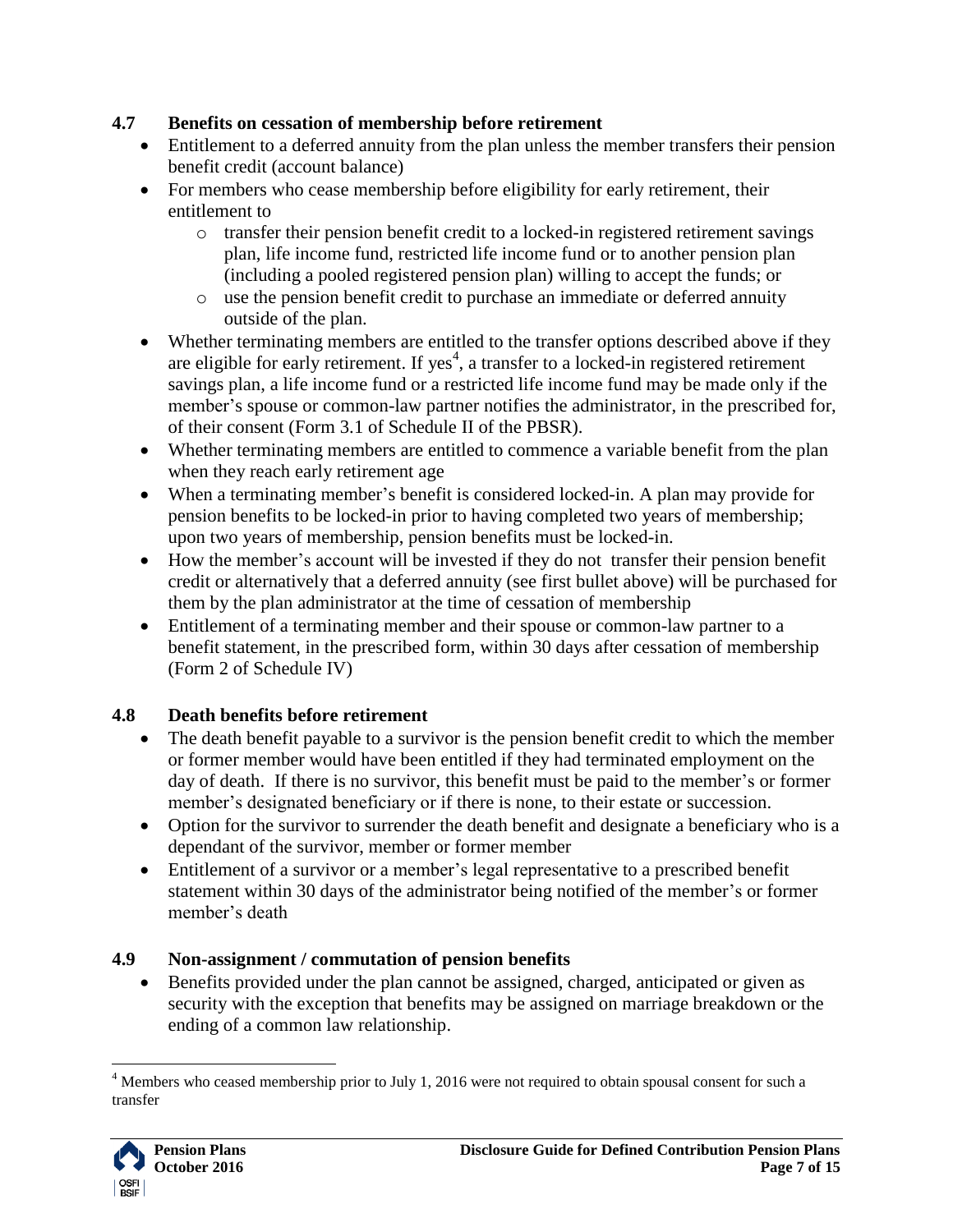Pension benefits cannot be surrendered or commuted during the lifetime of the member or former member or the lifetime of the member's or former member's spouse or common-law partner.

#### <span id="page-7-0"></span>**4.10 Marriage or common-law partnership breakdown**

- Pension benefits of a member or former member are subject to applicable provincial property law in the event of their divorce, annulment, separation or breakdown of common-law partnership
- PBSA permits the division of pension benefits by a court order or an agreement between the parties
- In the event of an assignment of all or part of their pension benefit, the former spouse or common-law partner is deemed to have been a member of that pension plan and is deemed to have ceased to be a member of that plan as of the effective date of the assignment. Therefore, they would be entitled to a termination statement within 30 days of the effective date of the assignment and would have the same transfer options available to them as any other former member who has ceased membership.

## <span id="page-7-1"></span>**4.11 Termination of the plan**

- Options (including any transfer options) that will be available to members, former members and survivors on termination of the plan
- Statements they can expect to receive (see Part 10 of this Disclosure Guide for more information on the statement requirements on plan termination)

## <span id="page-7-2"></span>**4.12 Additional information available on request**

- List of the documents that may be examined or copies of which can be ordered. In accordance with paragraph  $28(1)(c)$  of the PBSA, each member and former member, every other person entitled to pension benefits under the plan and their spouses or common-law partners may, once in each year of operation of the plan, either personally or by an agent authorized in writing for that purpose, order photocopies or examine, at the administrator's office, certain documents held by the plan administrator.
- The plan administrator may charge a reasonable fee for photocopies

# <span id="page-7-3"></span>**5. Investment Information**

Subsection 8(4.3) of the PBSA provides that if a pension plan permits members, former members, survivors or a former spouse or former common law partner of a member or former member to make investment choices, then the administrator must offer investment options of varying degrees of risk and expected return that would allow a reasonable and prudent person to create a portfolio of investments that is well adapted to their retirement needs.

Subsection  $7.3(1)^5$  of the PBSR requires the administrator to provide annually to any person who is permitted to make investment choices a written statement that includes the following:

A description of each investment option available to the person that indicates:

 $\overline{a}$  $<sup>5</sup>$  This subsection came into effect July 1, 2016.</sup>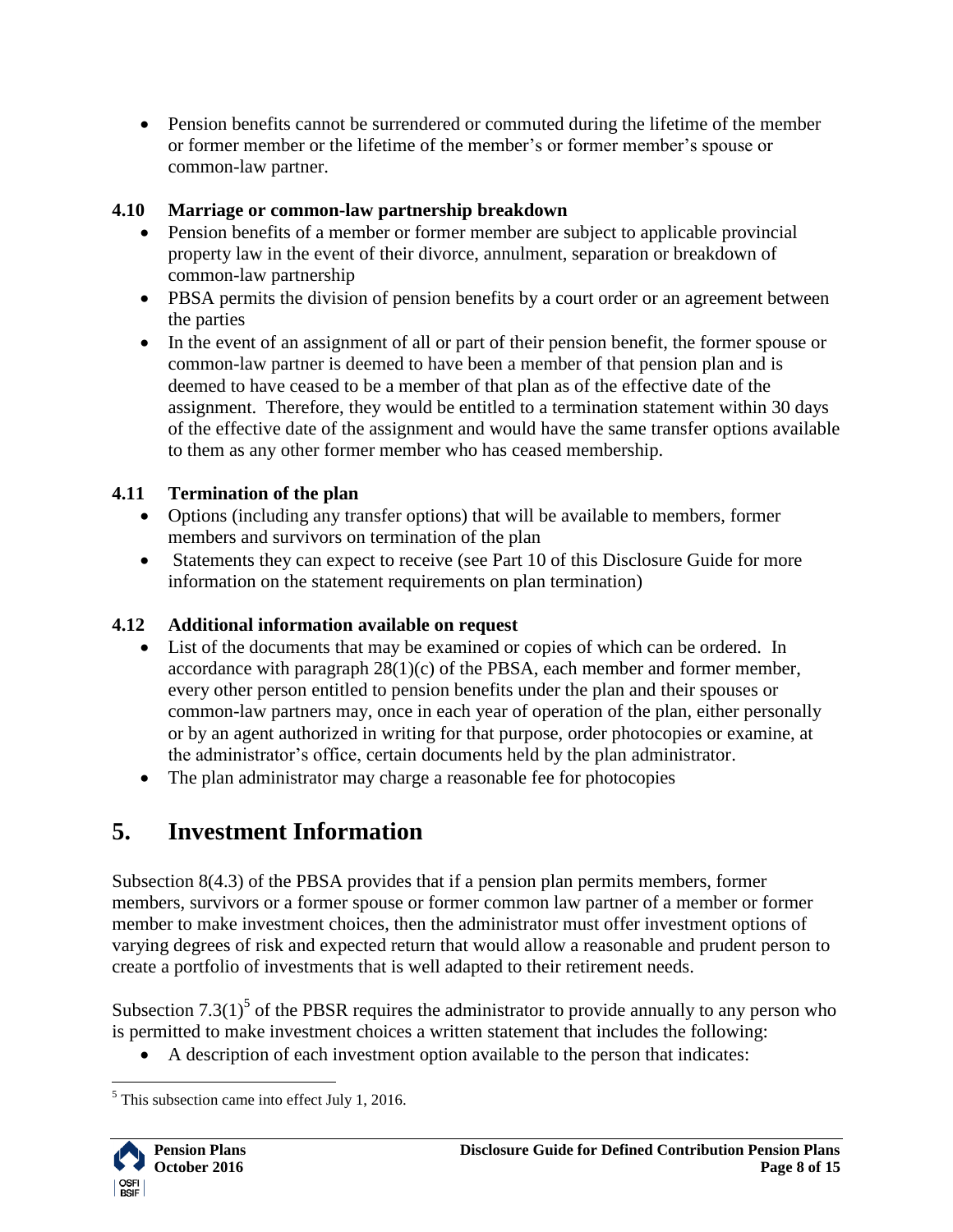- o its investment objective
- o the type of investments and the degree of risk associated with it
- o its 10 largest asset holdings by market value, each expressed as a percentage of the total assets
- o its performance history
- o that its past performance is not necessarily an indication of its future performance
- o the benchmark that best reflects its composition
- o the fees, levies and other charges associated with it that reduce return on investment expressed as a percentage or a fixed amount
- o its target asset allocation
- A description of how the person's funds are currently invested
- An indication of any timing requirements that apply to the making of an investment choice

OSFI also expects the plan administrator to provide the information described in CAPSA's Guideline regarding topics such as decision making tools, fees and expenses, transfer options and performance reports. More information on CAPSA's Guidelines is provided in Part 3 of this Disclosure Guide.

# <span id="page-8-0"></span>**6. Annual Statements to Members**

It is important that members and beneficiaries receive timely and useful information regarding their plan and their pension benefits. In support of this, paragraph 28(1)(b) of the PBSA requires that each member of the plan and the member's spouse or common-law partner be given, within six months after the end of each plan year, a written statement that includes, among other things, the accumulated member and employer contributions.

The specific information that must be provided is set out in subsection 23(1) of the PBSR, and Appendix A to this Disclosure Guide contains a checklist of this information as it relates to defined contribution plans. The additional items required to be included in the annual statements that are due to be issued after July 1, 2016 have been noted on this checklist.

In addition to the requirements of subsection 23(1) of the PBSR, section 5 of the CAPSA Guideline No. 3 Guidelines for Capital Accumulation Plans titled *Ongoing Communication to Members* identifies additional information that should be provided to members who are permitted to make investment choices.

For defined contribution plans that do not permit members to make investment choices, subsection 23(1) of the PBSR requires that a summary of the pension fund's investment holdings as at the end of the year be provided. This summary must include the following information:

- A list of the pension fund's 10 largest asset holdings based on market value, each expressed as a percentage of total assets. The list should contain specific investments such as ABC Corp common shares or XYZ Canadian Equity Mutual Fund.
- The pension fund's target asset allocation expressed as a percentage of total assets. The investment categories used to show the target asset allocation should be related to the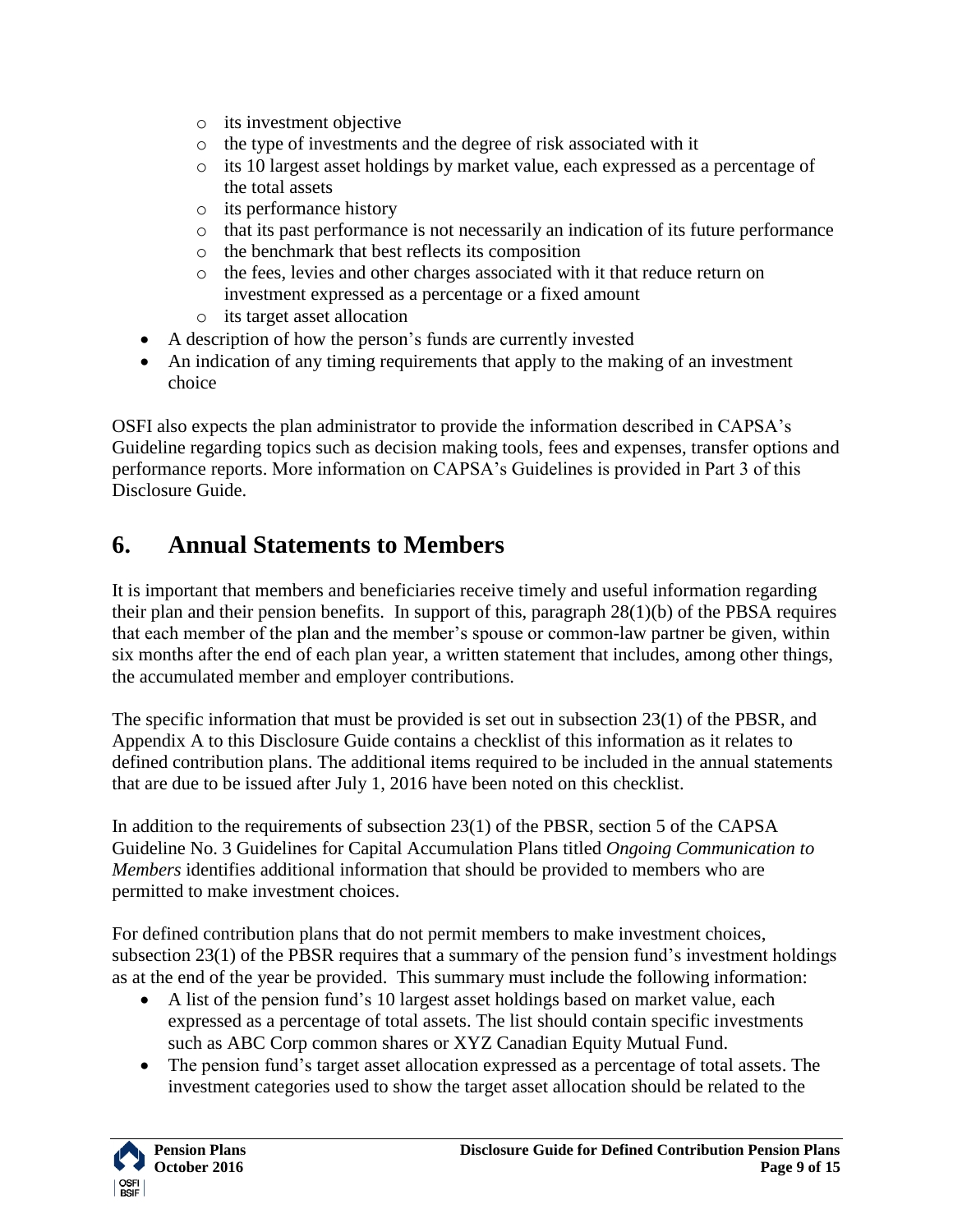nature of the plan's investments and could include categories such as fixed income, Canadian equities, U.S. equities, and real estate.

# <span id="page-9-0"></span>**7. Annual Statement to Former Members**

Paragraph 28(1)(b.1) of the PBSA provides that each former member of the plan and the former member's spouse or common-law partner will be given, within six months after the end of each plan year, a written statement showing the information as set out in subsection 23(1.1) of the PBSR. For purposes of this requirement, former members are defined as retirees and persons who have ceased membership and have not exercised portability rights.

Appendix B to this Disclosure Guide contains a checklist of the requirements of subsection 23(1.1) as they relate to a defined contribution plan. Unlike most former members of defined contribution plans, those receiving a variable benefit from the plan receive detailed information on the benefit they are receiving. This information is also set out in Appendix B.

As noted in Part 6 of this Disclosure Guide, section 5 of the CAPSA Guideline No. 3 Guidelines for Capital Accumulation Plans titled *Ongoing Communication to Members* identifies other information that should be provided to members and former members who are permitted to make investment choices for their accounts.

# <span id="page-9-1"></span>**8. Termination / Retirement / Death Statements**

Paragraph 28(1)(d) of the PBSA provides that where a member of the plan retires or ceases to be a member of the plan for any reason other than the termination of the plan, the administrator shall give to that member and to the member's spouse or common-law partner a written statement within 30 days after the date of retirement or cessation of membership.

Paragraph 28(1)(e) of the PBSA provides that if a member of the plan dies, the administrator shall give the written statement to the survivor<sup>6</sup> within 30 days after the date of the member's death. If there is no survivor, the statement is to be given to the member's designated beneficiary or, if there is no designated beneficiary, to the executor, administrator or liquidator of the member's estate or succession.

The information that must be provided in the statements is set out in the following Schedules of [the PBSR:](http://laws-lois.justice.gc.ca/eng/regulations/SOR-87-19/index.html)

- For retiring members Form 1 of Schedule IV
- For retiring members whose spouse or common-law partner wishes to waive their entitlement to a joint and survivor pension – Form 4 of Schedule II
- For terminating members Form 2 of Schedule IV
- For members or survivors choosing to transfer the value of their pension benefit -Form 3 of Schedule II

 $\overline{a}$  $6$  "Survivor" in relation to a member, means the person who was the common-law partner of the member at the time of the member's death or, if there is no such person, the spouse of the member at the time of the member's death.

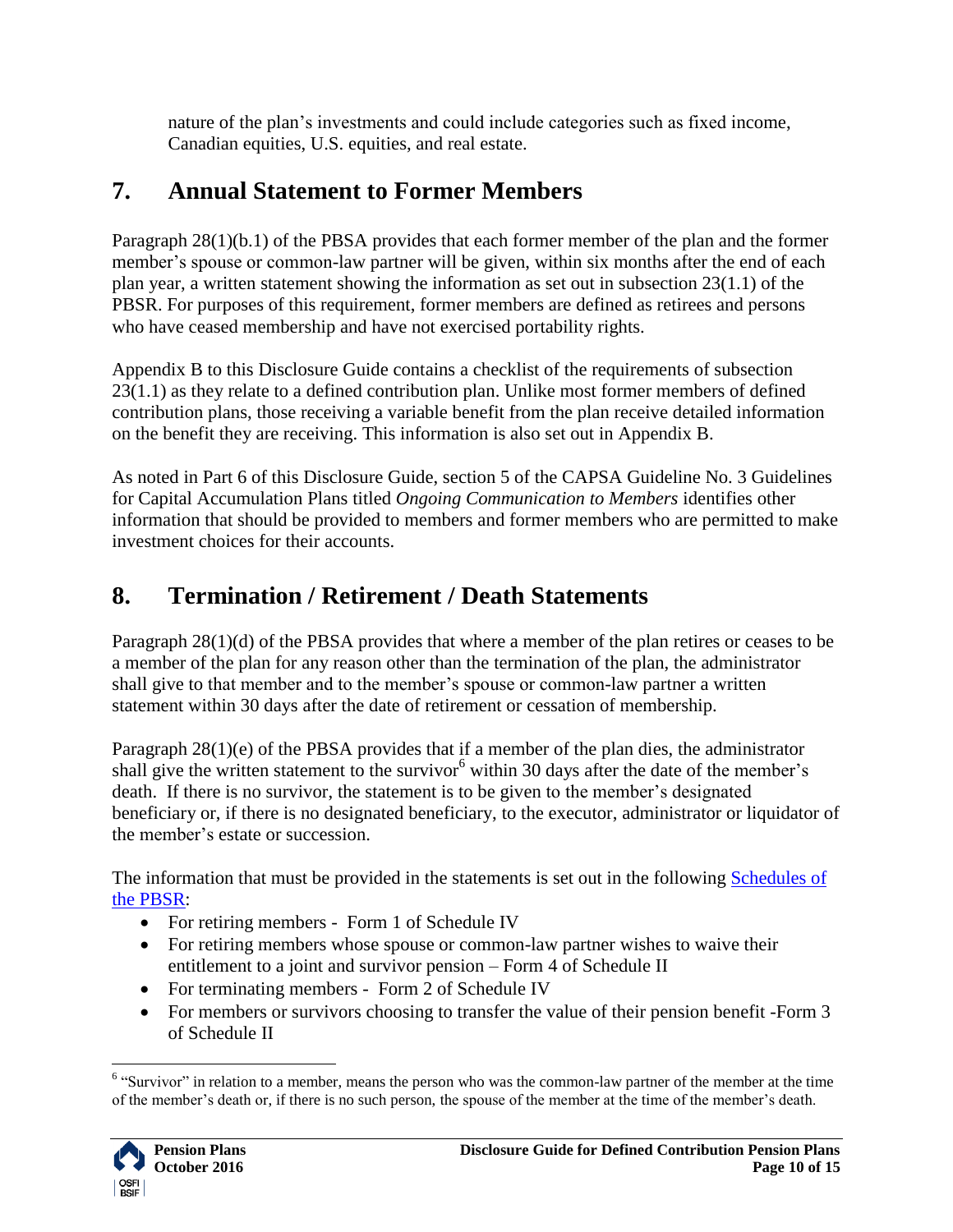- For terminating members offered portability after eligibility for early retirement, a request to transfer to a locked-in registered retirement savings plan, a life income fund or a restricted life income fund must be accompanied by a spousal consent form (Form 3.1 of Schedule II)
- For deceased members Form 3 of Schedule IV

#### **8.1 Portability**

Members or survivors entitled to portability must be given at least 60 days from the date they receive their statement to notify the administrator if they wish to transfer the value of their pension benefit out of the plan to one of the portability options. In addition to the required information set out in the above forms, statements provided to members or survivors who are offered portability should also include the following:

- That members or survivors should seek independent financial advice before deciding on the portability options that may be available
- That members or survivors who do not elect to take portability should file any future changes of address with the plan administrator

# <span id="page-10-0"></span>**9. Variable Benefits**

Sections 16.2 to 16.4 of the PBSA permit a pension plan with defined contribution provisions to offer a variable benefit pension directly from the pension plan to members who are eligible for retirement or early retirement.

Members electing a variable benefit are able to determine how much income is withdrawn annually, subject to the minimum withdrawal required by the *Income Tax Act* and a maximum withdrawal determined in accordance with section 21.1 of the PBSR.

Administrators of defined contribution plans that offer variable benefits to members should be aware of the following disclosure requirements:

- Paragraph  $16.2(2)(a)$  of the PBSA states that a member or former member who has a spouse or common-law partner may not receive a variable benefit unless the spouse or common-law partner notifies the administrator of their consent in the prescribed form (Form 5.2 of Schedule IV of the PBSR).
- Paragraph  $23(1.1)(i)$  of the PBSR sets out the additional information to be provided in the annual statement for a former member receiving a variable benefit (see Appendix B of this Disclosure Guide).
- A former member or survivor receiving a variable benefit who elects to transfer the amount remaining must notify the administrator of their intention to transfer this amount in the prescribed form (Form 3 of Schedule II of the PBSR).

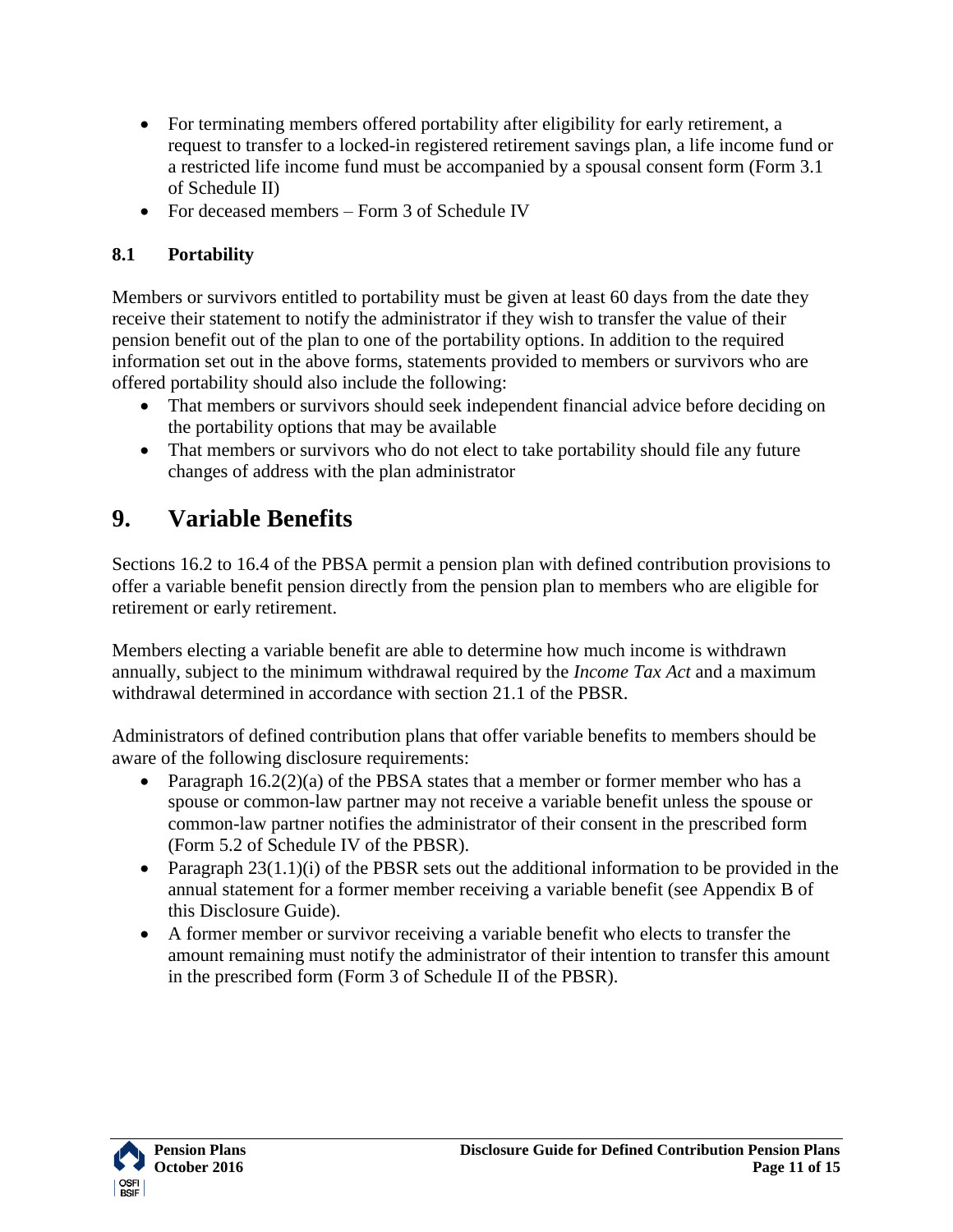# <span id="page-11-0"></span>**10. Information on Plan Termination**

Subsection 28(2.1) of the PBSA requires that on the termination of a pension plan<sup>7</sup>, the plan administrator shall provide two written statements to each member and former member (includes retirees) and to that person's spouse or common-law partner. The first statement must inform them of the termination of the plan and the second statement must set out the member's or former member's pension benefits and other benefits payable under the plan.

## <span id="page-11-1"></span>**10.1 Initial notification**

The initial notification informing the parties noted above of the plan termination must be provided within 30 days of the plan termination date or any longer period permitted by the Superintendent. The information that must be provided is set out in Form 2.1 of Schedule IV of the PBSR. This form includes basic member and beneficiary information and a statement that documents that have been filed with the Superintendent may be examined. The form also states that pension benefits will continue to be paid to retirees as they fall due while other pension benefits cannot be distributed until the termination report is approved by the Superintendent.

## <span id="page-11-2"></span>**10.2 Detailed termination statement**

The second statement informs the parties noted above of their specific pension benefits and other benefits payable under the plan and must be provided within 120 days after the termination of the plan or any longer period that the Superintendent may allow. The prescribed information to be provided in this statement is set out in Form 2.2 of Schedule IV of the PBSR.

This statement includes information similar to the information that must be provided to a member ceasing membership, including, if applicable, the portability options available to them under section 26 of the PBSA. Recipients must be given at least 60 days from the date they receive their statement to notify the administrator of their choice, and they should be advised to seek independent financial advice before making their decision. Form 3 of Schedule II must be completed and submitted to the plan administrator if a portability option is chosen.

 $\overline{a}$ <sup>7</sup> The requirement for two written statements applies to plans that terminated on or after July 1, 2016.

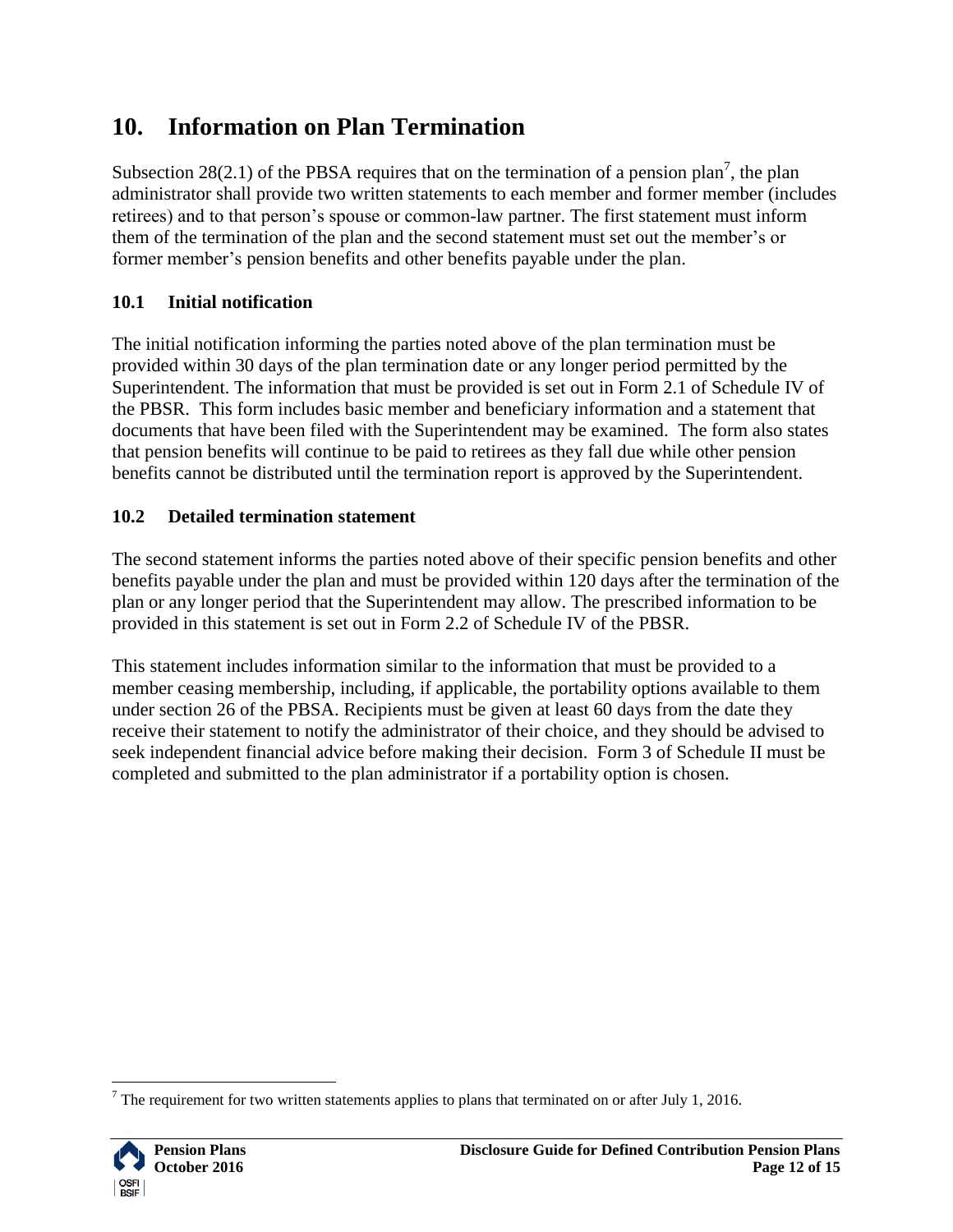## **Appendix A – Annual Member Statement Checklist**

<span id="page-12-0"></span>

|                   | The name of the plan member               |
|-------------------|-------------------------------------------|
| <b>The Common</b> | The period to which the statement applies |
| <b>The Common</b> | The date of birth of the plan member      |

|  | The period that has been credited (i.e. years of plan membership) to the plan member |  |  |  |  |
|--|--------------------------------------------------------------------------------------|--|--|--|--|
|--|--------------------------------------------------------------------------------------|--|--|--|--|

- $\Box$ The date on which the plan member attains pensionable age<sup>8</sup>
- $\Box$ The date of which the plan member is first entitled to an immediate pension benefit (early retirement)
- $\Box$ The name of the spouse or common-law partner of the plan member listed on the records of the administrator
- $\Box$ The name of any person on the records of the administrator designated as the beneficiary of the pension benefit of the member
- $\mathcal{L}$ The additional voluntary contributions the plan member made for the plan year and the accumulated additional voluntary contributions made by the plan member as of the end of the plan year
- $\Box$ The required contributions the plan member made for the plan year and the accumulated required contributions of the plan member as of the end of the plan year
- $\Box$ The contributions of the employer in respect of the plan member made for the plan year and the accumulated contributions of the employer in respect of the plan member as of the end of the plan year
- $\Box$ The amount of any funds transferred to the plan in respect of the plan member
- $\Box$ The benefit payable on the death of the plan member
- $\Box$ A statement setting out the right to access the documents described in paragraph  $28(1)(c)$ of the PBSA, and whether a fee is charged for copying the information

<sup>&</sup>lt;sup>8</sup> Pensionable age means the earliest age at which a pension benefit, other than a benefit in respect of a disability (as defined in the PBSR), is payable to the member under the terms of the pension plan without the consent of the administrator.



 $\overline{a}$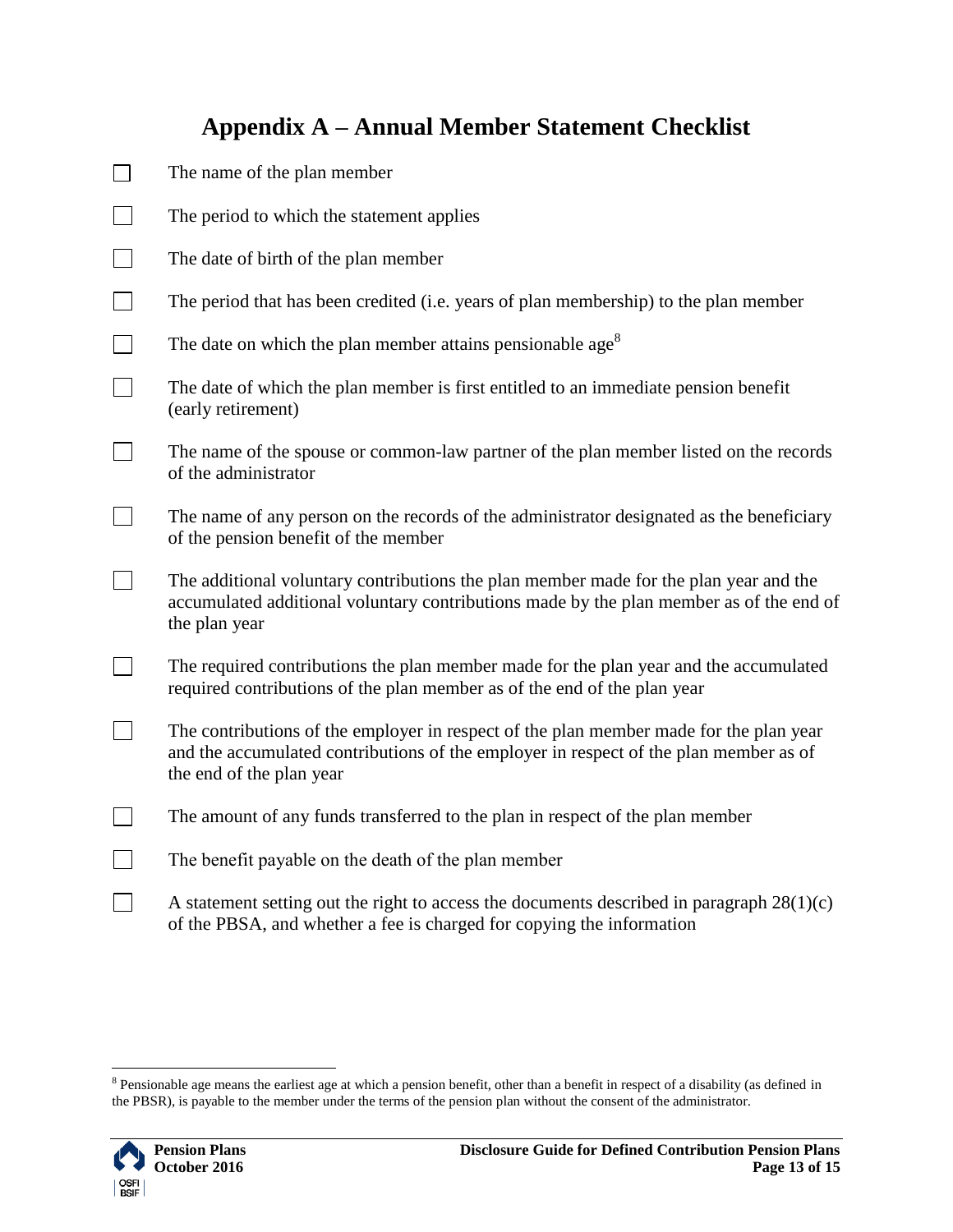**Additional information required to be provided in annual statements due to be issued after July 1, 2016**

**If the assets of the plan are not held in respect of member choice accounts:**

- $\Box$ A list of the plan's 10 largest asset holdings based on market value, each expressed as a percentage of the total assets
- $\Box$ The pension plan's target asset allocation expressed as a percentage of total assets

**Please note that if the assets of the plan are held in member choice accounts, there is an additional annual investment option statement to be provided to members (see Part 5 of this Disclosure Guide).**